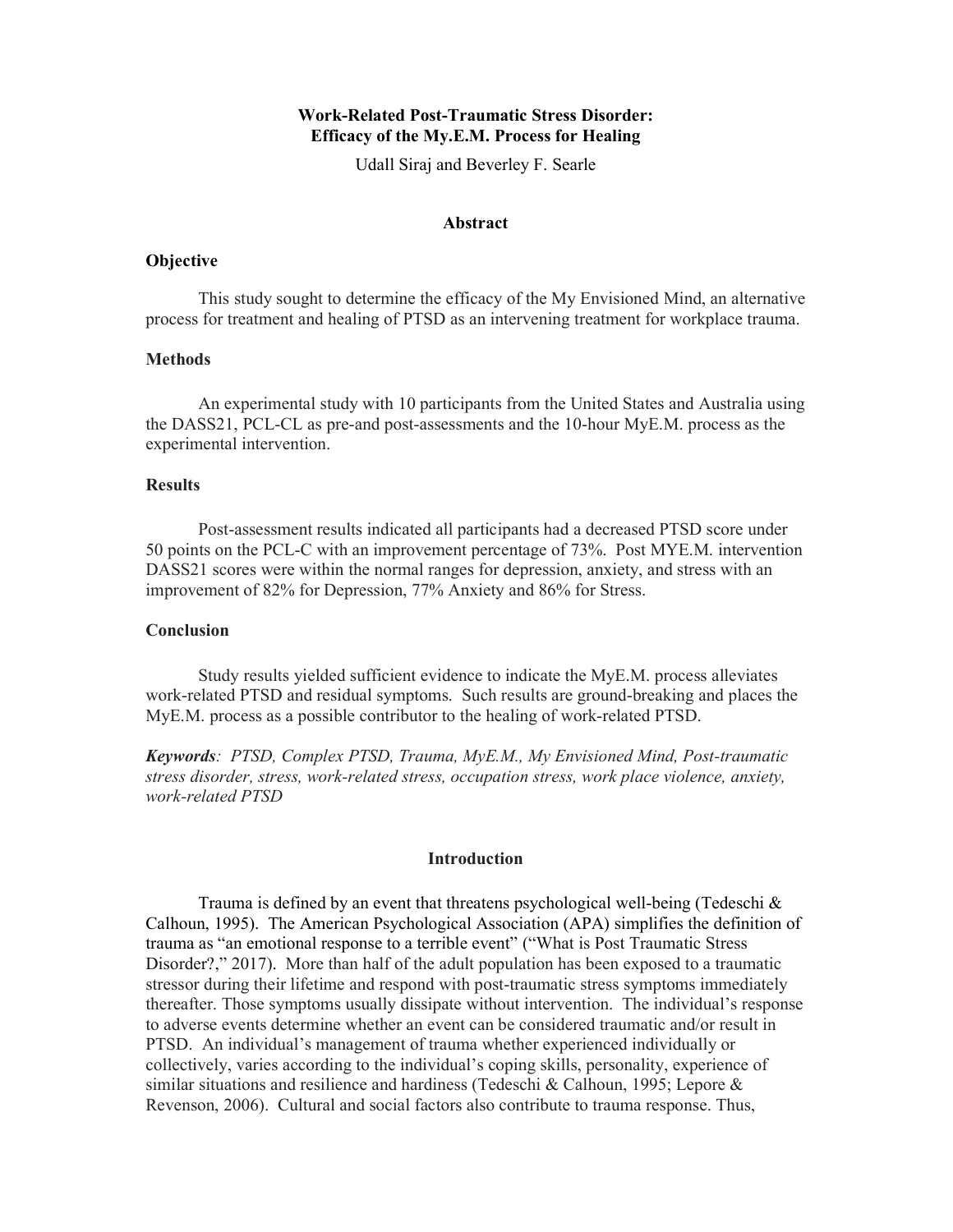consideration for an individualized treatment regime might prove more effective than a standardized form of treatment.

The American Psychiatric Association defines Post Traumatic Stress Disorder (PTSD) as a psychiatric disorder that occurs as a result of a person directly or indirectly experiencing or witnessing a traumatic event. Diagnostic symptoms fall into four categories: intrusive thoughts such as recurring memories, avoiding reminders of the event, negative thoughts and feelings about self and others; and arousal and reactive symptoms such as trouble sleeping. The severity of the symptoms varies with individuals and display within weeks or months of the traumatic event (What Is Posttraumatic Stress Disorder?, 2017). According to the Diagnostic and Statistical Manual-5 (DSM-5) (2014), PTSD runs a variable course from acute to chronic starting immediately or delayed over months and lasting for years.

According to APA, a PTSD diagnosis must meet 8 different DSM-5 Criteria. Understandably, the necessity of a set of diagnostic criterion benefits clinics and clients in ensuring accurate diagnosis. Even though the criteria appear to be more expansive than previous versions, the DSM-5 restricts PTSD diagnosis and fails to account for and include the variance of individualized responses to traumatic and prolonged adverse events. Consideration must be given to the lack of distinction as to which trauma results in PTSD and which trauma does not. As various factors may contribute to the individual response resulting in PTSD, a situation may not meet the DSM criterion for trauma, even though the individual poses symptoms and/or behaviours that constitute PTSD. Also, consideration must be given to the individualized response to events – an event may constitute as a trauma for one may not be a trauma for another.

In the past, the average consensus by psychologists indicated PTSD as a condition diagnosed for soldiers/military who experienced combat and fell under such terms as "shell shock" and combat fatigue (What Is Posttraumatic Stress Disorder, 2017). Research has indicated that due to the nature of their work, certain occupations such as the military, police officers, fire fighters and first responder are more inclined to work-related job stress from exposure to traumatic events (Skogstad, et al, 2013). Thus, these occupations have a higher risk of PTSD. According to Skogstad, et al (2013) other positions such as health care professionals, train drivers, divers, journalists, sailors and employees in bank, post offices or in stores may also be more prone to work-related traumatic events and have a higher risk of PTSD.

The Skogstad, et al (2013) research appears to overlook how the workplace has become a source of stress and trauma not just for those in high-risk occupations. Incidents such as the World Trade Center collapse, London bombings, mass shootings, airline disasters, workplace injury, death, ecetera, resonate as traumatic for those employees directly or indirectly exposed. After exposure to a traumatic or stressful event which could be workrelated, approximately 3.5 percent of U.S. adults will experience PTSD ("What is Post Traumatic Stress Disorder?," 2017). The current DSM-V covers the diagnosis of the individual's experience of a one-time traumatic event and even a series of successive traumatic events.

Prolonged chronic stress and changing social, economic and political environments dictate that a broader definition and diagnostic criteria for PTSD would serve populations more effectively (Stein, et al, 2104). It appears that the current definition and criteria fails to account for chronic long-term trauma exposure such as that which may occur in a work environment. A toxic workplace riddled with bullying, harassment, emotional/verbal abuse, sabotage, and job insecurity creates a prolonged stressful and sometimes traumatic environment for some employees which produces guilt, depression, stress, anxiety, anger,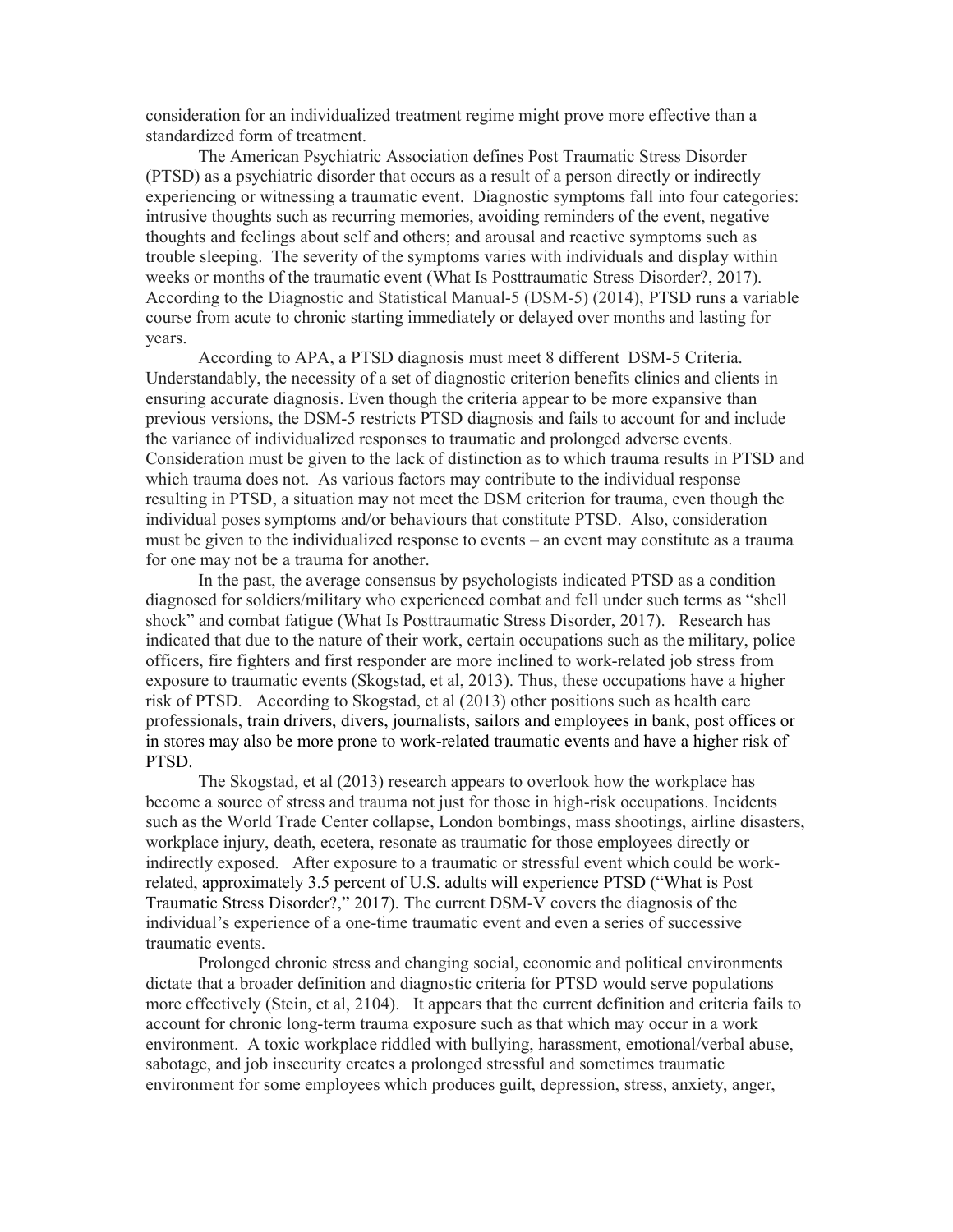low self-esteem, ecetera. The current definition and criteria also fails to account for cultural, social and psychological trauma that spans months, years and possibly centuries.

According to Dr. Judith Herman, Complex PTSD or Disorders of Extreme Stress Not Otherwise Specified (DESNOS) captures the psychological impact of prolonged repeated trauma otherwise not included under the DSM-V PTSD diagnostic criteria. Field trials indicated that over 90% of those with Complex PTSD also met the criteria for PTSD. However, since Complex PTSD has not been added as a diagnosis under DSM-V, creating a distinction between PTSD and Complex PTSD remains crucial as the need for special treatment appears likely ("Complex PTSD," 2016).

## **Treatment**

Treatment for PTSD primarily consists of symptom management with cognitive behavioural therapies and prescription drugs. This standard of care predominately falls under conventional treatment methods including cognitive processing therapy, prolonged exposure therapy, and eye movement desensitization and reprocessing or some combination of the three (Strauss, Lang, & Schnurr, 2018). This recall type talk therapy possibly becomes a trigger for re-traumatization. Alternative treatment such as yoga and mindfulness at most may alleviate some PTSD symptoms.

 In recent years, Complementary and Alternative Medicine (CAM) therapies have been introduced as a means of treatment. CAM often includes using conventional therapies in combination with alternative therapies such as mindfulness and relaxation, acupuncture, and biofeedback. The U.S. Veterans Administration Research Center indicates that alternative approaches such as acupuncture, chiropractic, Emotional Tapping have little, if no empirical research supporting their efficacy as treatments for PTSD (Strauss, Lang, & Schnurr, 2018).

This study specifically determines the efficacy of an alternative non-invasive process and addresses the question, "What is the impact of the My Envisioned Mind process in healing PTSD as a result of work-related trauma?" The My Envisioned Mind (MyE.M.) process appears to align with other transpersonal therapies that are moving beyond talk therapy. Similar to alternative therapies for PTSD, MyE.M. does not require the participant to recall the traumatic experience(s). Dissimilar to currently used therapies, the MyE.M. process non-intrusively minimizes and/or alleviates the symptoms and pain associated with PTSD at the subconscious level through the individual's power of self-healing. The proprietary MyE.M. process contains nine steps which specifically address the trauma held in the limbic system without direct recall of the trauma. Thus, flashbacks or reliving the trauma was non-existent with participants. The primary difference between MyE.M. and conventional therapies, lies within MyE.M.'s capacity to alleviate PTSD without the visitation to traumatic feelings or long-term therapy (DeOleo, 2017). This claim seeks not to dismantle cognitive-behavioral or talk therapy as a viable option for trauma or other issues. Cognitive-behavioral therapy provides ways for coping with symptoms. However, traumatic memories are not stored in the cognitive section of the brain and does not respond to language (Searle, 2002)(Assigioli, n.d.)(van der Kolk, 1995) and requires a more appropriate type of intervention. Thus, consideration for combining cognitive-behavioral therapy with other alternative methods that move participants beyond the cognitive processing of trauma to a shift in behaviour builds a more effective treatment for healing of PTSD.

This study of the My Envisioned Mind process contributes to the body of knowledge for alternative treatments for recovering from trauma in general and from PTSD specifically. It serves as a model for qualitative research on alternative treatments for PTSD as well as workrelated traumatic events, both of which are lacking in the literature (Strauss, Lang, & Schnurr, 2018). Producing research in these areas with limited literature provides a foundation for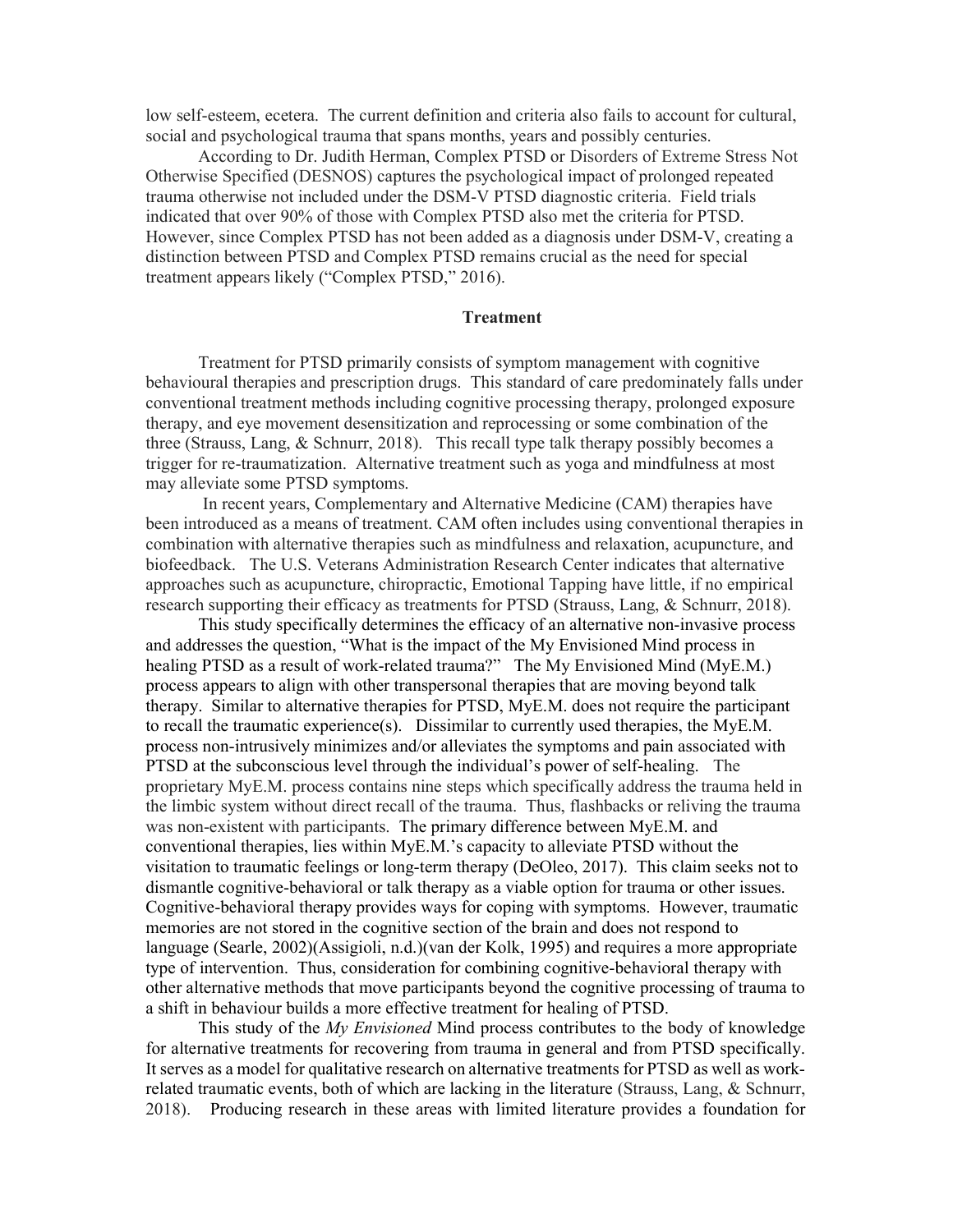further in-depth empirical studies on the application of alternative therapies or interventions with trauma brings benefit to those suffering with PTSD.

#### Methodology

 This empirical research was quasi-experimental intervention study with pre-, post-, and follow-up assessments. The experimental group sample of 10 individuals consisted of 6 women and 4 men between the ages of 36 and 55 years. The participants lived in the U.S. and Australia. Participants were recruited through referrals and social media, specifically Facebook ads. Participant selection criteria are as follows:

- Must have experienced adverse events or trauma in the workplace and/or already have a diagnosis of work-related PTSD
- $\bullet$  Between the ages of 25-50
- Have tried different therapies which have failed
- Can be on medication: but not self-administrating.
- Committed to getting well, will fill in all documents honestly.

The participants in the study experienced the following adverse events: armed robbery, sexual harassment and abuse, workplace accident, destruction/loss of business, business partner betrayal, manager bullying, and vicarious re-traumatization and second-hand trauma for first responders.

In using human subjects, United States IRB protocols were established. The risks were minimal to null that the participant would experience any moderate-severe stress from participating in the study. Participants were informed that they could terminate their participation at any time. Information obtained from the participant was held in confidence and used only for the purposes of this study. Field notes, recorded sessions, research interviews, and any identifying materials will be kept under lock and destroyed three years after conclusion of the study.

The informed consent indicated that this research does not serve as a substitution for therapy. As a precaution to participants' welfare, upon completion of the six-month study, additional My.E.M. sessions, as well as a referral to a mental health provider were made available to the participants, if necessary. Participants on medication for PTSD were asked to remain on their medications. Participants in counselling were asked to remain in counselling and share their results with their therapists.

Beverley Searle, the developer of MyE.M. served as the Research Assistant and Administrator of the MyE.M. process to ensure validity and reliability of the utilization of the process. The MyE.M.. process was administered by the researcher over Skype or in-person All sessions were video-recorded with participants' permission. Each participant received 10 hours of individual sessions. Control for the effect of treatment was managed through utilizing the same process administrator/researcher for all participants.

Prior to study participation, potential participants completed an intake questionnaire providing demographical data, PTSD symptoms, medications, and trauma experience. They were administered via email, the Depression Anxiety Stress Schedule 21 (DASS21) and the Posttraumatic Stress Disorder Checklist Civilian (PCL-C) as the pre-assessment. The preassessment determined viability for study participation as well as the severity of PTSD. Only participants meeting the PTSD criteria as set forth in the DASS21 and PCL-C were included as study participants.

The Australian Depression Anxiety Stress Scales (DASS) was preferred over the U.S. equivalent DSM-5 Self-Rated Level 1 Cross-Cutting Symptom Measure—Adult because the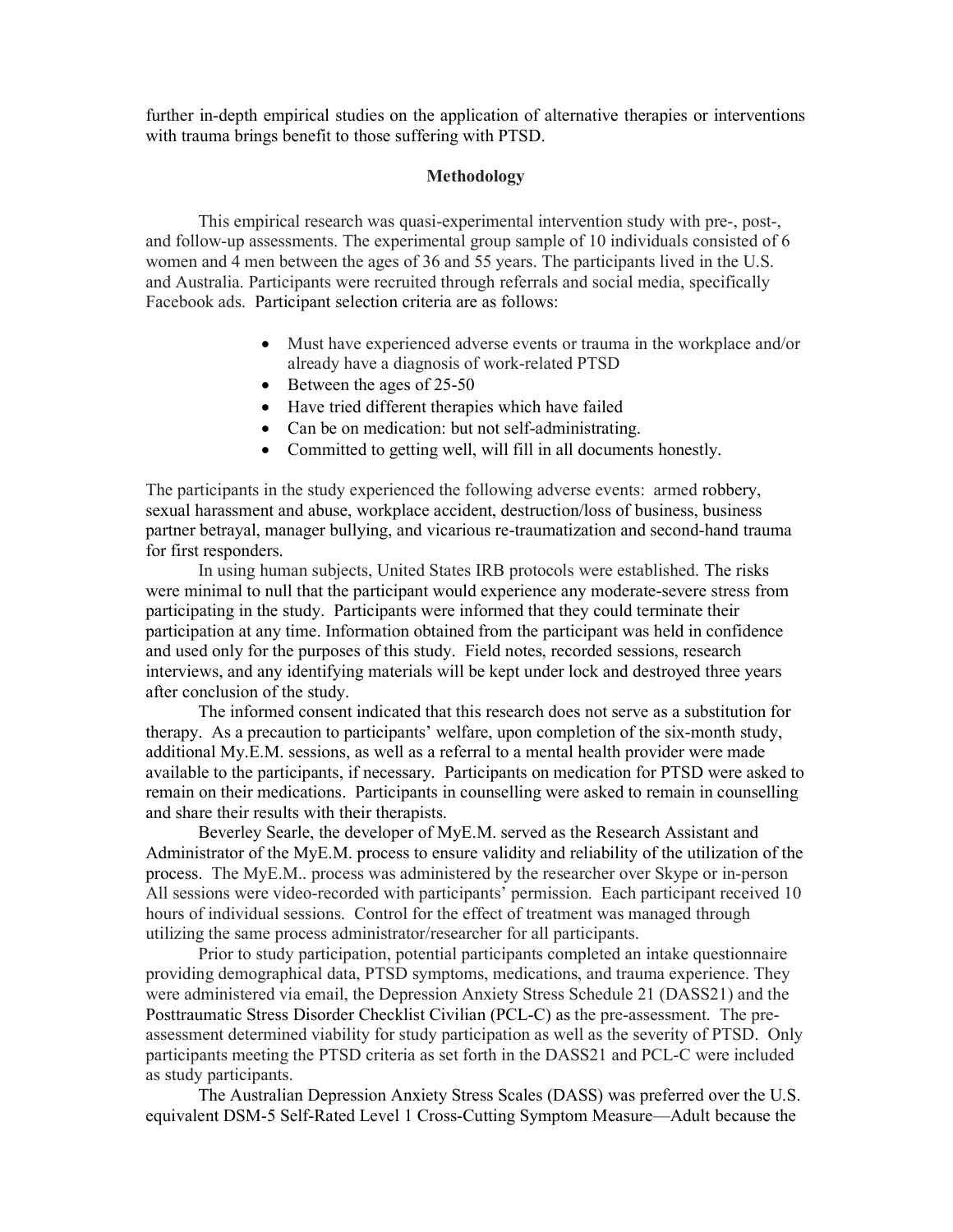latter does not designate stress as an outcome variable and it contains a mere 23 measures to the 42 measures of the DASS21. The DASS21 and the PCL-C were administered for the post-assessment immediately upon completion of the 10 MyE.M. sessions. After 6 months, the DASS21 and PCL-C were administered as the follow-up assessment and participants completed a questionnaire developed by the researchers which further explored participants' reactions to and utilization of the MyE.M. process for PTSD symptom management after the intervention. Scoring of the DASS21 and PCL-C assessments were compiled by the researchers to ensure reliability and to lessen the bias effect of self-reporting. Participants did not receive and/or read the DASS and PCL-C standard scoring information as they were removed from the pre- and post- assessments.

Immediately upon completion of the 10 hours of intervention participants were emailed the DASS-21 and PCL-CL for post assessment. The 6-month follow-up assessment utilized the same forms--DASS-21 and PCL-CL. After completing the follow-up assessment, participants responded to a 6-item questionnaire to determine their use of the process between and after sessions.

### Statistical Analysis and Results

Nine of 10 subjects fully completed all phases of the six-month study. Analysis includes only data for the participating 9 subjects who completed all phases of the study.

## Quantitative Results:

A statistical method ANOVA was used to analyse and compare the scores of the DASS21 and PCL-C scale to determine the prognosis of the My Envisioned Mind intervention process. For comparison of scores, the DASS 21 scale and the PCL-C were used as preassessments to the MyE.M. sessions and at completion or post the 10 hours of the process. The follow-up-assessment DASS21 scale and PCL-C were administered at 6 months.

The DASS21 scale at pre-assessment indicated all participants scored within or above the severe range for Depression 21+, Anxiety 15+, and Stress 26+ which are all symptoms and/or the result of PTSD. The PCL-C indicates a PTSD diagnosis for scores over 50. Participants scored an average of 53.

The post-assessment results showed that with the MyE.M. process, all participants had a decreased PTSD score under 50 points on the PCL-C with an improvement percentage of 73%. Post MyE.M. intervention DASS21 scores were within the normal ranges for depression, anxiety, and stress with an improvement of 82% for Depression, 77% Anxiety and 86% for Stress. The follow-up assessment at 6 months indicates the sustainability of the results of the MyE.M. process. The results of this study show that PTSD and its symptoms of Depression, Anxiety and Stress can be alleviated and/or managed systematically through the intervention of 10 hours of MyE.M.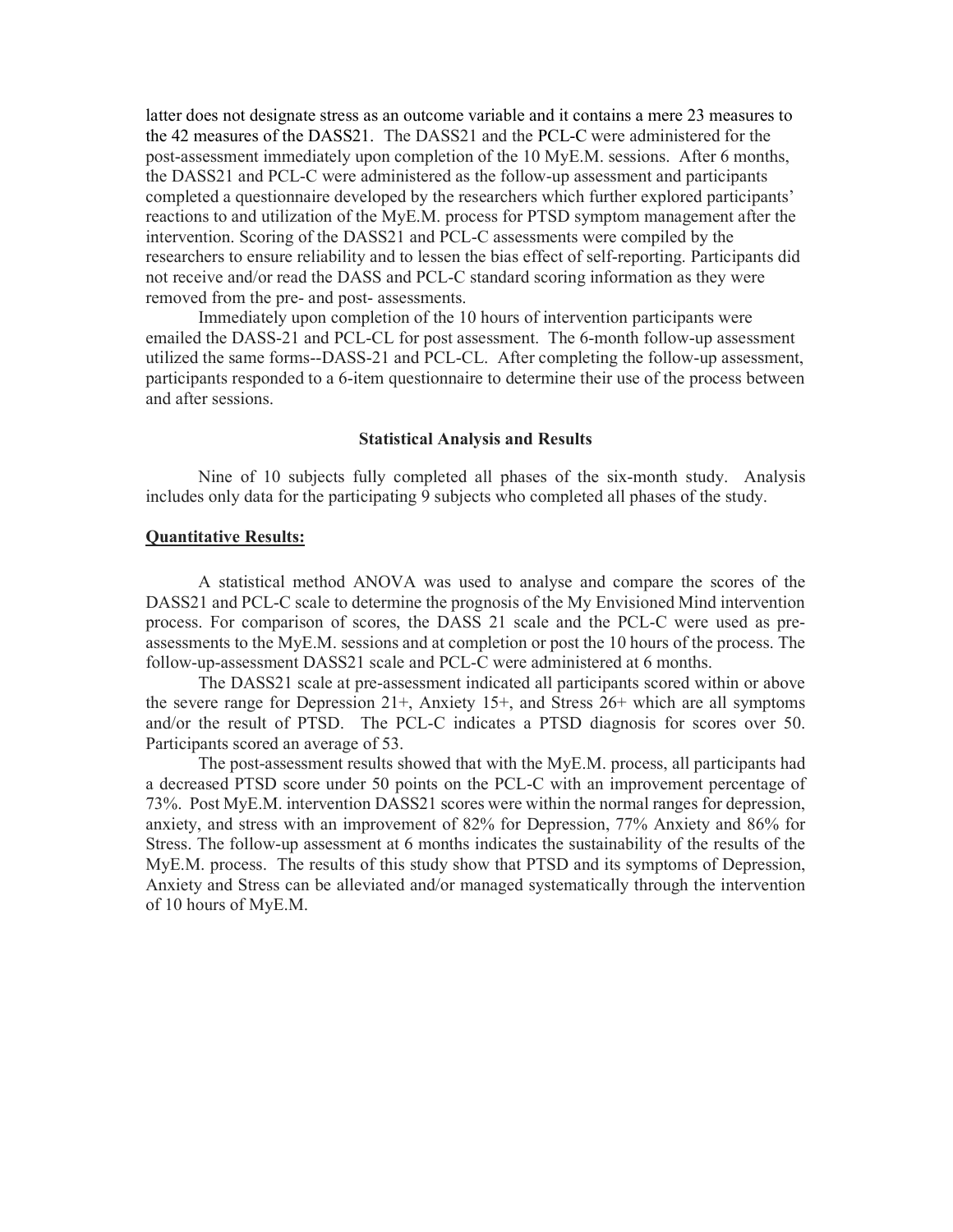

The 6-month follow-up assessment results indicate an overall improvement percentage score of 81% for the participants. Their PCL-C average scores moved under 50 points from an average of 53 to 15 resulting in no diagnosis for PTSD. The results of the DASS21 indicate an improvement for participants of 58% for the participant with Depression, 60% for the participant who was experiencing Anxiety and 59% for the participant facing Stress.

The average pre-test results for women in the DASS 21 scale Depression 21, Anxiety 17, and Stress 21. The average PCL-C score was 53. During the post-assessment at completion of the 10 hours of MyE.M., there was a decrease in the average scores of Depression, Anxiety and Stress at 8, 4, and 12 scores respectively. The PCL-C score dropped from an average score of to 53 to 23. At the follow-up of 6 months, there was a significant improvement in the prognosis of the participants. The overall post-test results for PTSD was 16. Depression, Anxiety and Stress were 4, 4, and 5 respectively.



 A similar trend has been observed with the male participants as their average pre-test results of the DASS 21 scale Depression 25, Anxiety 7, and Stress 21. The average PCL-C score was 53. The post-assessment at completion of the 10 hours of MyE.M., demonstrated a decrease in the average scores of Depression, Anxiety and Stress at 5, 3, and 9 scores respectively. The PCL-C score dropped from an average score of to 53 to 27. Male participants' 6-month DASS21 scores fell within the normal range for Depression, Anxiety, and Stress with average follow-up assessment results of 13, 3, and 15 respectively.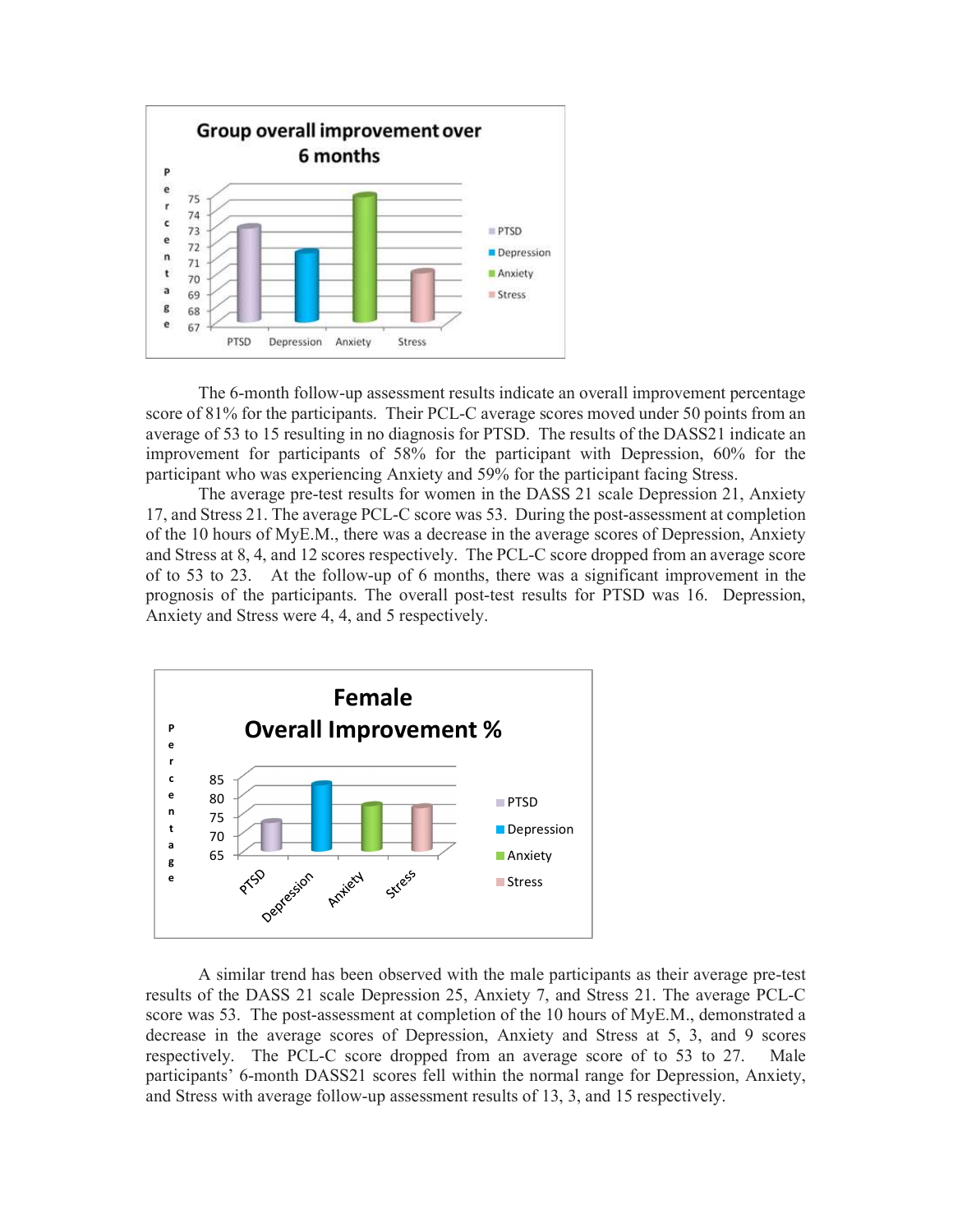

### Qualitative Results:

The second part of the study using MyE.M. process analysis was conducted through a questionnaire method in which the participants were given six questions to gauge their reactions to the process, continued use of the process, and integration into their daily life. With a 100% return rate from participants, the overall post-test questionnaire analysis indicated that most of the participants found relief from the symptoms from which they were suffering. As a result, they were able to no longer experience the charge or symptoms when thinking of their adverse event or traumatic experience that resulted in their PTSD. Several participants indicated a renewed perspective on life as they were able to participate in activities and engage with people more effectively.

#### **Discussion**

The My Envisioned Mind process was developed by Beverley Searle (2002) and is based in the theoretical framework of Roberto Assagioli's (1965) psychosynthesis theory and Bessel van der Kolk's (1995) trauma storage and retrieval theory.

Bessel van der Kolk (1995) found that trauma is stored as pictures by the limbic system, which is the emotional seat of the brain. Triggers may bring a recurrence of the trauma which is experienced as "flashbacks" by people with PTSD. When an individual is triggered by a past trauma, the limbic system is accessed and the resulting emotions flood through the body. The individual relives the traumatic experience leading to emotions and behaviours that are out of time and place.

Assagioli (1965) explored how life experiences are stored by sub-personalities in childhood. With every new experience, the child creates a sub-personality to hold that experience. These sub-personalities are created until approximately five to seven years old. Every new experience is built into and accepted by a subpersonality, who then, over time, takes on a role or a mood.

Searle (2002) combined the theories of van der Kolk (1965) and Assagioli to develop a healing process that guides the participate through a guided visualization of accessing the self-healer and sub-personalities to heal trauma without having to recall and/or relive the trauma.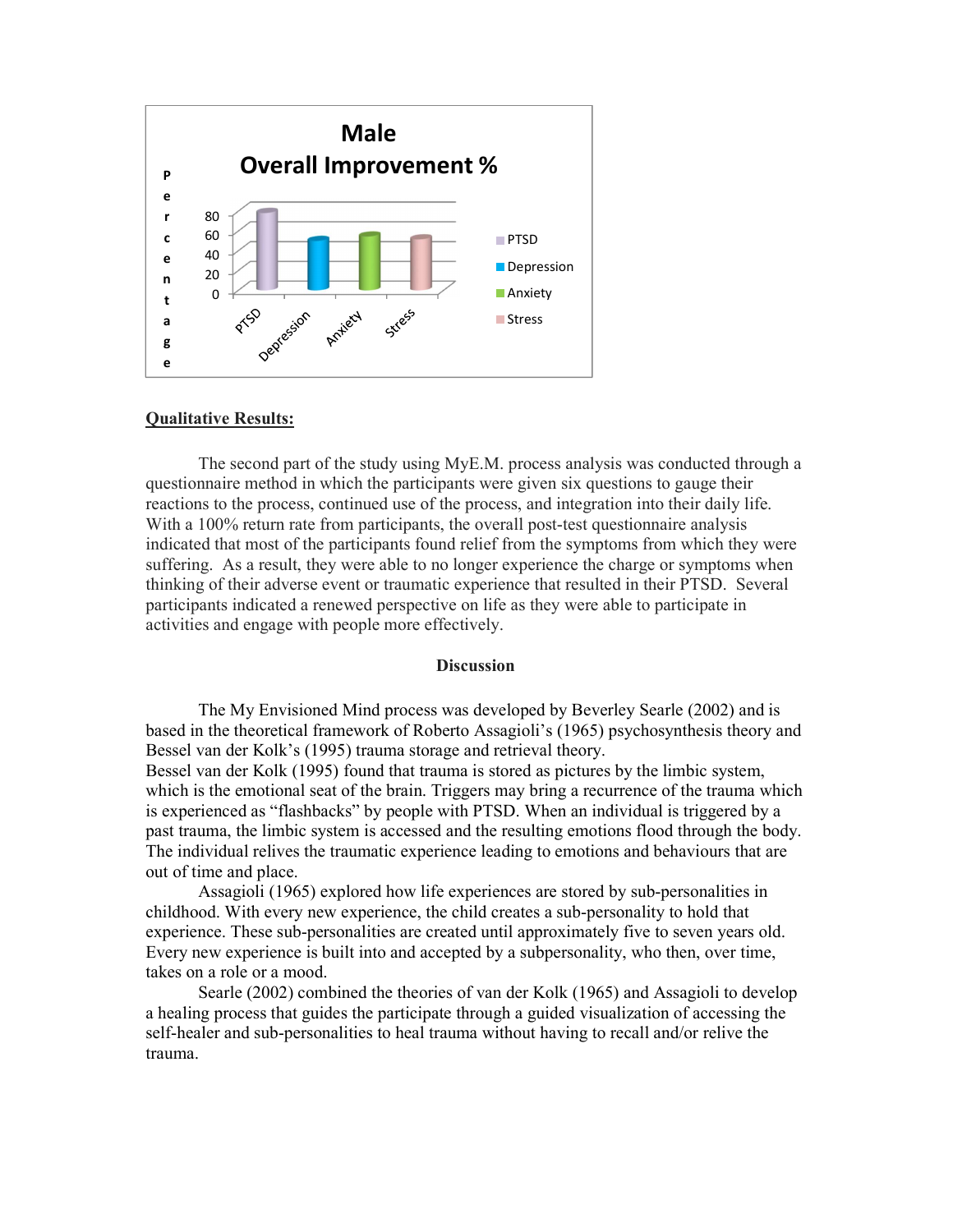The primary studies for workplace trauma resulting in PTSD have focused on high-risk occupations such as the military, police officers, and first responders (Skogstad, et al, 2013). One could conclude that researchers have not linked trauma to the general population of employees as they have focused primarily on chronic prolonged stress trauma based on daily or frequent occupational hazard, i.e. police officers and first responders. The lack of an expansive scope of work environments overlooks the prolonged stress of toxic work environments created by prolonged chronic stress trauma such as bullying, manager intimidation, harassment, etc. The introduction of complex PTSD as a separate form of PTSD may stimulate more research as to the impact of prolonged repeated work-related trauma. However, even the examples of trauma situations resulting in Complex PTSD fails to include work-related trauma ("Complex PTSD," 2016).

A review of the literature yielded no empirical studies providing evidence of the success or failure of alternative methods for managing and/or alleviating PTSD and particularly involving work-related PTSD. Since the MyE.M. process is proprietary no other empirical research has been conducted using this alternative process. However, more than one hundred case studies have been collected over the past 15 years as evidence supporting the efficacy of the MyE.M. process.

 Several limitations must be considered, although did not distract from the overall results of the study. First, the utilization of the DAS and the PCL-C, both self-reporting instruments, as assessment tools, created a potential for participant responses bias. This limitation had insignificant impact on participants as the MyE.M. administrator substantiated the traumatic events as well as the resulting PTSD symptoms.

The second limitation pertained to the sample size of nine participants. A larger sample size would allow for further generalizations across gender, ethnicity, occupations, and locations. However, a foundational premise of MyE.M. lies in its capacity to not be hindered by such factors as ethnicity, gender, social constructs or location. Within the framework of the process lies customization that accommodates the needs of the participant and focuses directly on the storage and alleviation of the trauma. Since it does not rely on the demographical restrictions, this limitation had relatively low impact, if any.

Third, as Beverley Searle is the developer and only person currently with the full breadth and knowledge of the process, there are limitations on future studies as she would have to be the administrator of the process. Studies could be conducted with more people using a modified version of her process or in having her as the administrator, but not the researcher.

#### Conclusion

The acceptability and feasibility of alternative methods for treating and healing PTSD are increasing as the general population search for holistic alternatives for treatment from the conventional drug and talk therapies. The results for the sample population demonstrates empirical evidence that supports the efficacy of MyE.M. as a viable alternative treatment for PTSD. The limitations of the study yielded insignificant impact on the results of the study.

The MyE.M. process may have a broader significance, suggesting that not only are the symptoms of PTSD managed—PTSD can be alleviated. Further studies conducted within a larger population of individuals and groups would be advantageous as an opportunity to further explore the effect of MyE.M. on PTSD and Complex PTSD with military personnel, police officers, first responders as well as within toxic and stressful work environments. Research determining the efficacy of the utilization of the MyE.M. process beyond work-related trauma would also prove beneficial with issues such as anorexia, eating disorders, depression, and learning disabilities.